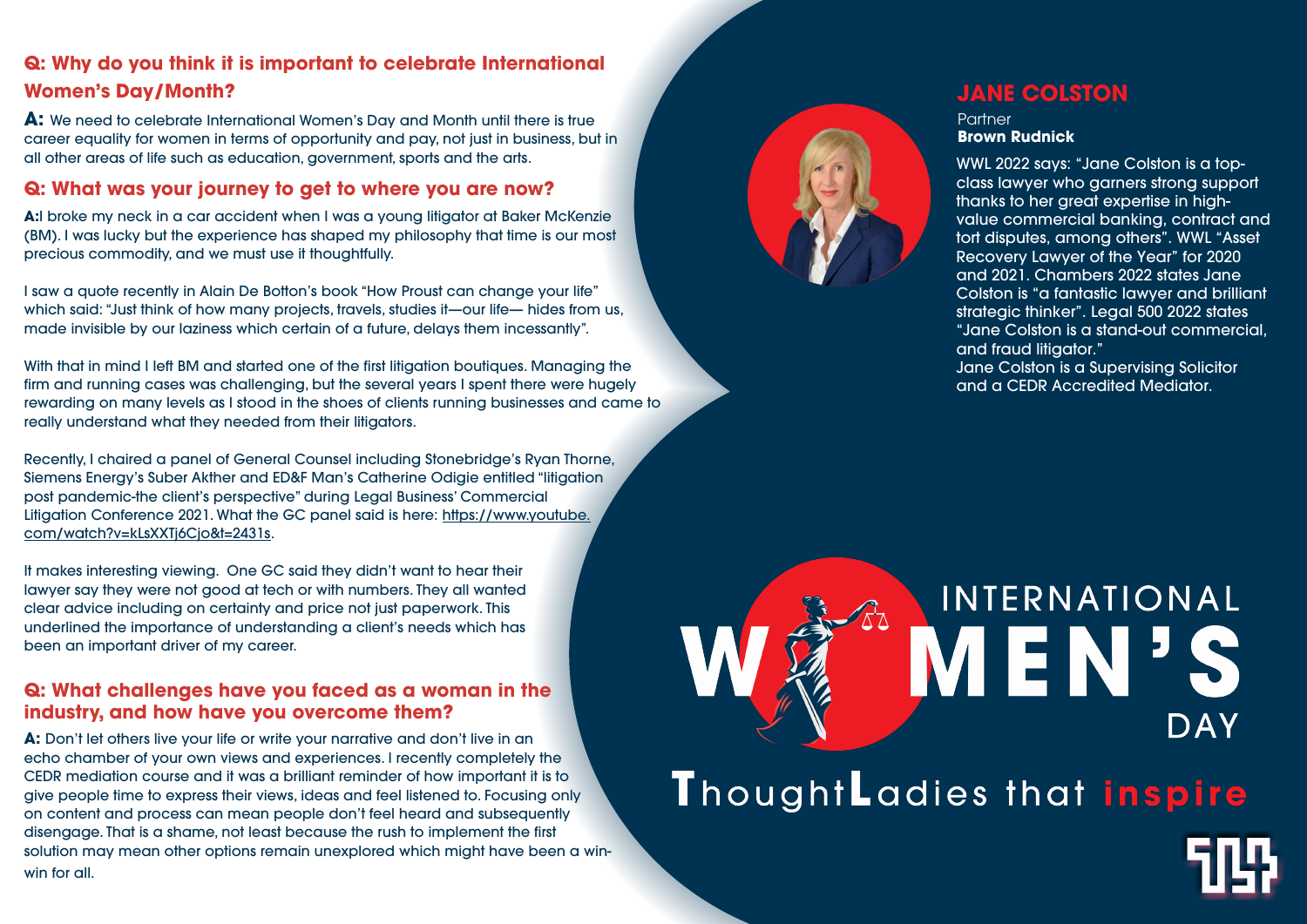### **Q: What advice would you give to other women in the industry building their careers?**

Brown Rudnick colleagues). **b.**Give support to others.

**A:** Don't be afraid to blaze your own trail, look and plan ahead, create opportunities for yourself and others. The resilient learn new things and learn quickly including from mistakes. Three tips?

**a.**Look after yourself mentally and physically (I do weekly yoga with my **c.**If you find yourself in a position where you can't see a path to promotion or more opportunity, don't be afraid to ask for help and/or change paths.

### **Q: What women have supported or inspired you throughout your career and why?**

**A:** I have had great support from an executive coach, Sally Ann Jones of Riva Jones. I recently enjoyed recording a podcast with Sally Ann where we discussed resilience and how to build it up. We talked about seven characteristics of a resilient person namely: being positive and seeing possibility in a difficult situation; confidence in your skills; prioritisation (identifying and paying attention to what is most important to you); creativity; connecting with other people; having a disciplined approach; and finally, trying out new and different strategies.

> We then spoke about how you might "strengthen" a weak resilience muscle or build better habits.

It's possible to "strengthen" a weak resilience "muscle" and build better habits. I asked Sally Ann in the podcast how one would identify which resilience muscle needed work. She recommended creating a scale to represent each of the above characteristics. For example, take confidence – the scale would go from doubting your ability to cope with a situation at one end to believing that you can deal effectively with a challenge at the other end. If you look at creativity, the weaker muscle would stick with familiar ideas and look for the right answer, but the stronger muscle would come up with lots of ideas and possibilities. If you look at connection, the weaker muscle would be trying to solve things alone and finding it really quite hard to reach out to other people but the person with the stronger muscle would reach out to others for help and support. If you can gauge where you sit on the scale, then you will know if that particular resilience muscle needs strengthening.

## **Don't be afraid to blaze your own trail, look and plan ahead, create opportunities for yourself and others. The resilient learn new things and learn quickly including from mistakes.**